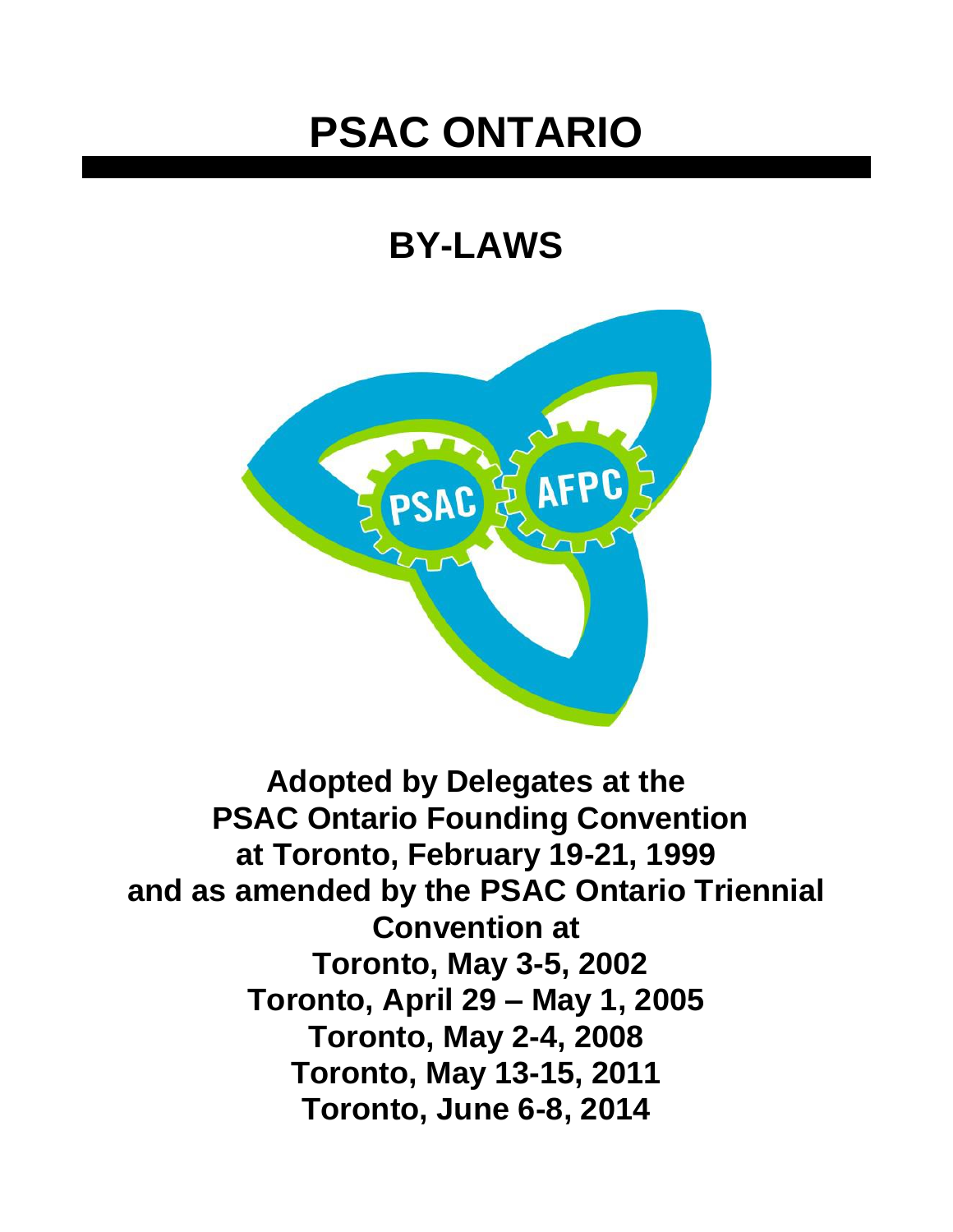#### Name

Pursuant to Section 16 of the PSAC Constitution, the PSAC organization in Ontario, excluding the NCR Region, shall be known as the PSAC Ontario Council.

## Section 2

#### Mandate and Objectives

## Sub-Section (1)

To unite all Ontario members of the Public Service Alliance of Canada in a single democratic organization.

## Sub-Section (2)

To provide for a PSAC structure in Ontario that reflects the needs and realities of the membership.

#### Sub-Section (3)

To promote the organization of PSAC Component Locals/Branches and Directly Chartered Locals in Ontario, into Area Councils that are representative, visible, fair, equitable and respectful of the individual and collective rights of all PSAC members in Ontario.

#### Sub-Section (4)

To implement an efficient and effective communications structure among PSAC members in Ontario.

#### Sub-Section (5)

To identify the needs of the PSAC Ontario members and ensure the Union's regional programs and services meet these needs by setting priorities, policies and direction.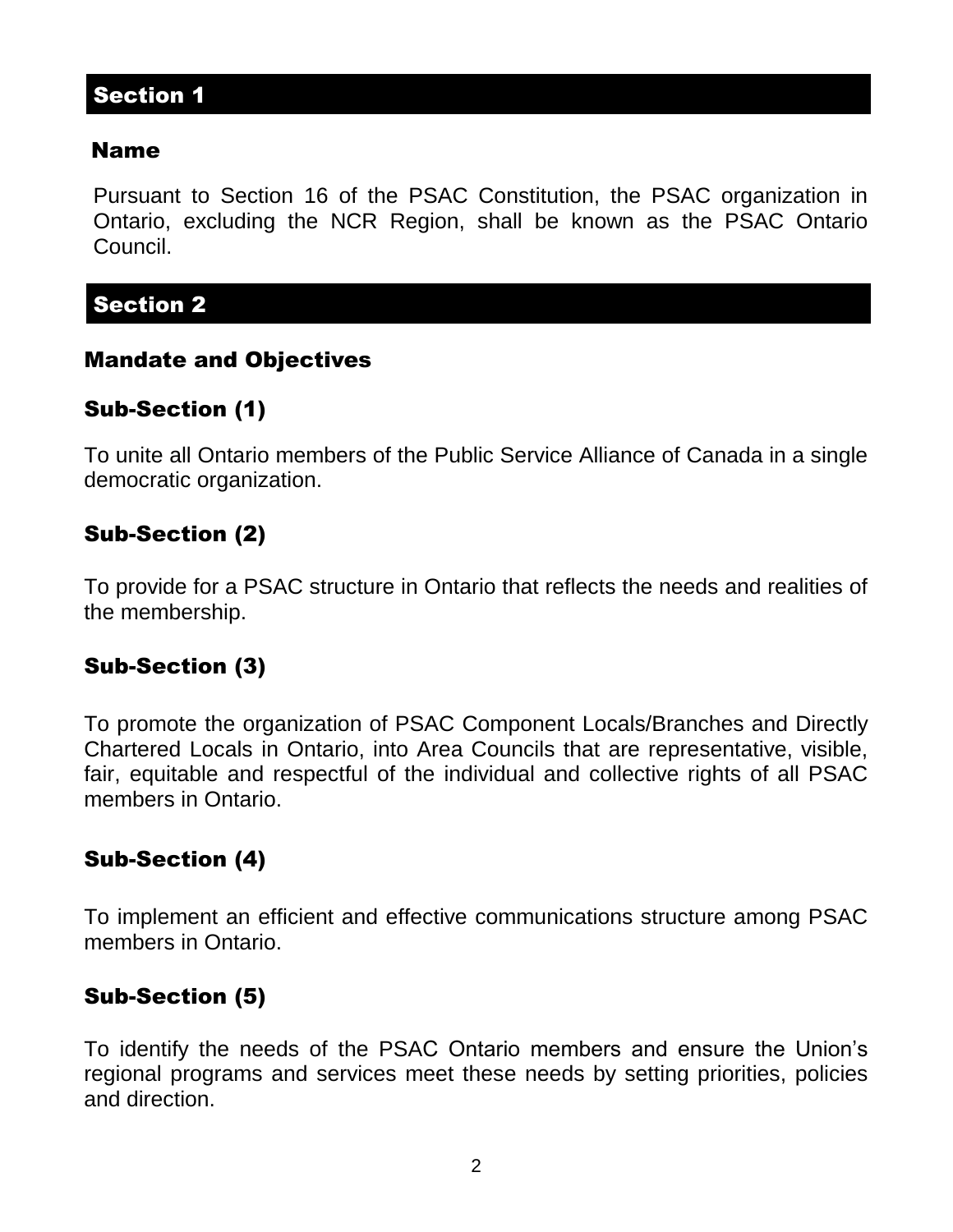## Sub-Section (6)

To strengthen locals as the foundation of the union.

## Sub-Section (7)

To address political and workplace issues at the community and regional/provincial levels and encourage members to be involved in these.

## Sub-Section (8)

To reflect and communicate the needs of PSAC Ontario members to the national level of PSAC and work together to ensure these needs are addressed.

## Sub-Section (9)

The mandate and objectives of this organization shall be guided by the following principles:

- (i) Fair and equitable representation of all PSAC members in Ontario
- (ii) Accountability to the membership
- (iii) Union values
- (iv) Recognition of equity seeking groups
- (v) Cost effectiveness, efficiency and transparency
- (vi) Proactive representation of the membership

## Section 3

#### Membership

## Sub-Section (1)

Affiliation to the PSAC Ontario structure shall be voluntary.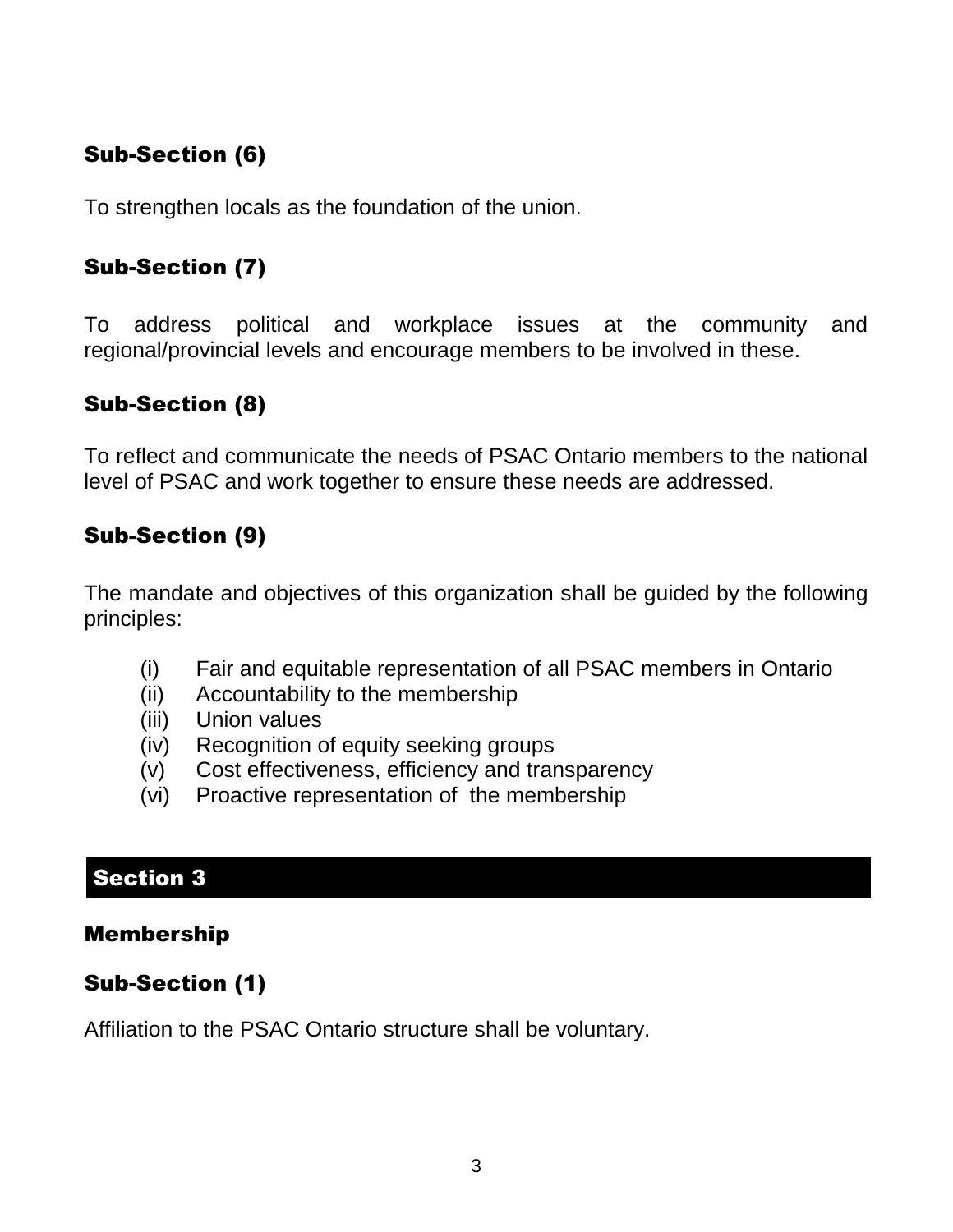## Sub-Section (2)

Affiliation to the PSAC Ontario structure shall be open to the following:

- (i) Locals/Branches
- (ii) Regional Women's Committees
- (iii) Equity seeking group Committees
- (iv) Young Worker Committees
- (v) Area Councils

## Section 4

#### Structure of the Ontario Council

The PSAC Ontario Council shall consist of the Ontario Regional Executive Vice-President, the Alternate to the Regional Executive Vice President and Representatives from each of the following sub regions and constituencies:

#### A.

| Region | Ontario          | # of Representatives |
|--------|------------------|----------------------|
| 1      | Northwestern     |                      |
| 2      | Northeastern     | 2                    |
| 3      | Eastern          | 2                    |
| 4      | Southwestern     | 2                    |
| 5      | <b>GTA</b>       | 2                    |
| 6      | Hamilton/Niagara |                      |
| Β.     |                  |                      |

Equity

| Regional Women's Committees (RWC)                 | 1 |
|---------------------------------------------------|---|
| <b>Aboriginal Members</b>                         | 1 |
| <b>Members with Disabilities</b>                  |   |
| <b>Racially Visible Members</b>                   |   |
| Gay, Lesbian, Bi-sexual and Transgendered Members | 1 |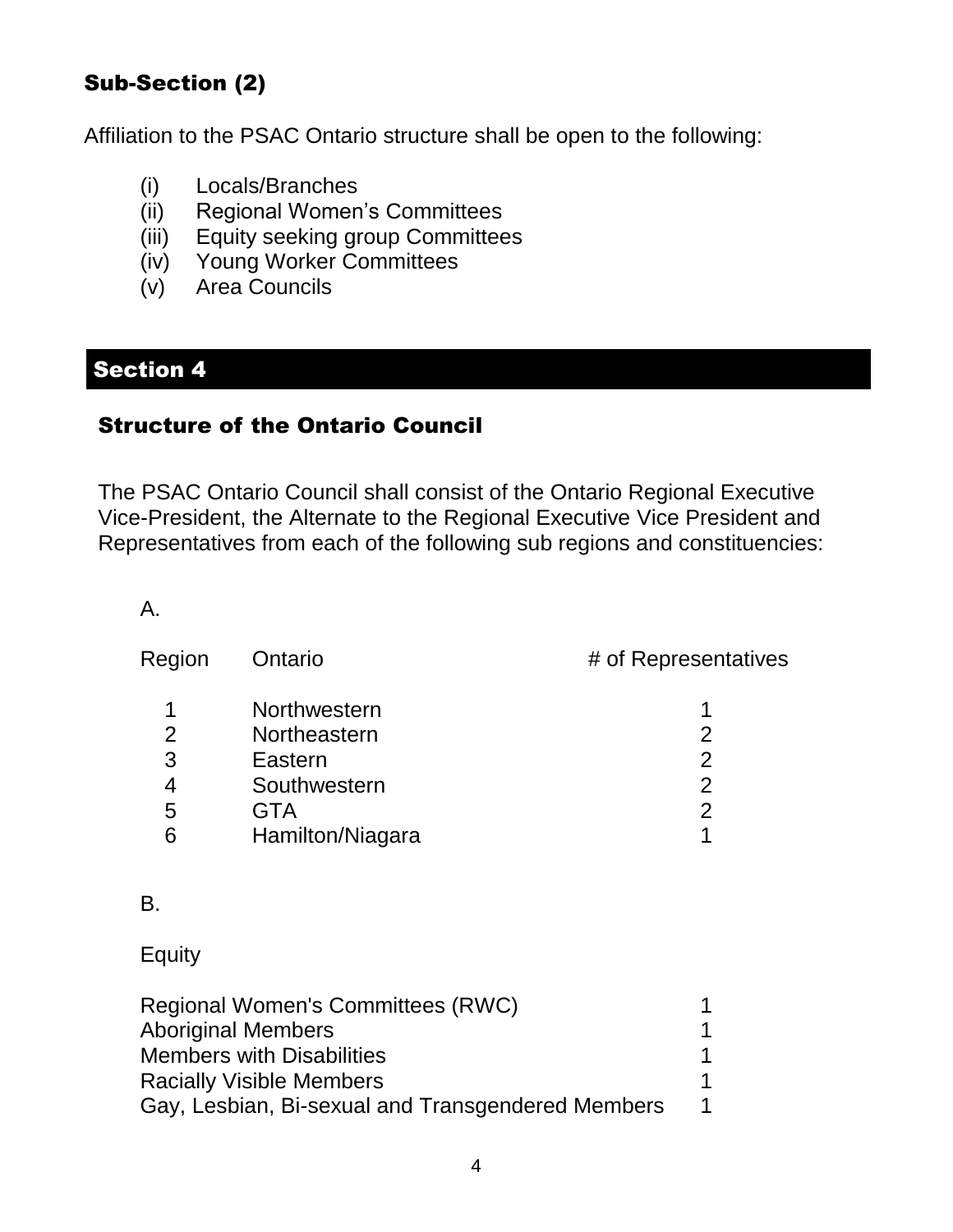C.

| <b>Area Councils</b>                             |  |
|--------------------------------------------------|--|
| <b>Directly Chartered Locals</b>                 |  |
| Directly Chartered Local Academic Workers        |  |
| <b>Regionally Based Separate Employer Locals</b> |  |
| <b>Young Worker</b>                              |  |

## Section 5

## Ontario Council Members Role and Responsibilities

## Sub-Section (1)

The Regional Executive Vice-President shall:

- (a) be the political voice for the PSAC in Ontario;
- (b) act as the liaison officer between the PSAC and the Ontario Federation of Labour;
- (c) be the political voice of the PSAC at the Ontario Federation of Labour;
- (d) chair meetings of the PSAC Ontario Council and other regionally determined bodies where appropriate;
- (e) administer PSAC Centre services in Ontario;
- (f) participate on the Alliance Executive Committee with voice and vote;
- (g) perform any other duties assigned by the National President;
- (h) serve as an ex-officio member of all PSAC Ontario Council Committees;
- (i) submit a written report of his/her activities to the PSAC Ontario Council meetings and the PSAC Ontario Triennial Convention;
- (j) interpret the PSAC Ontario By-laws.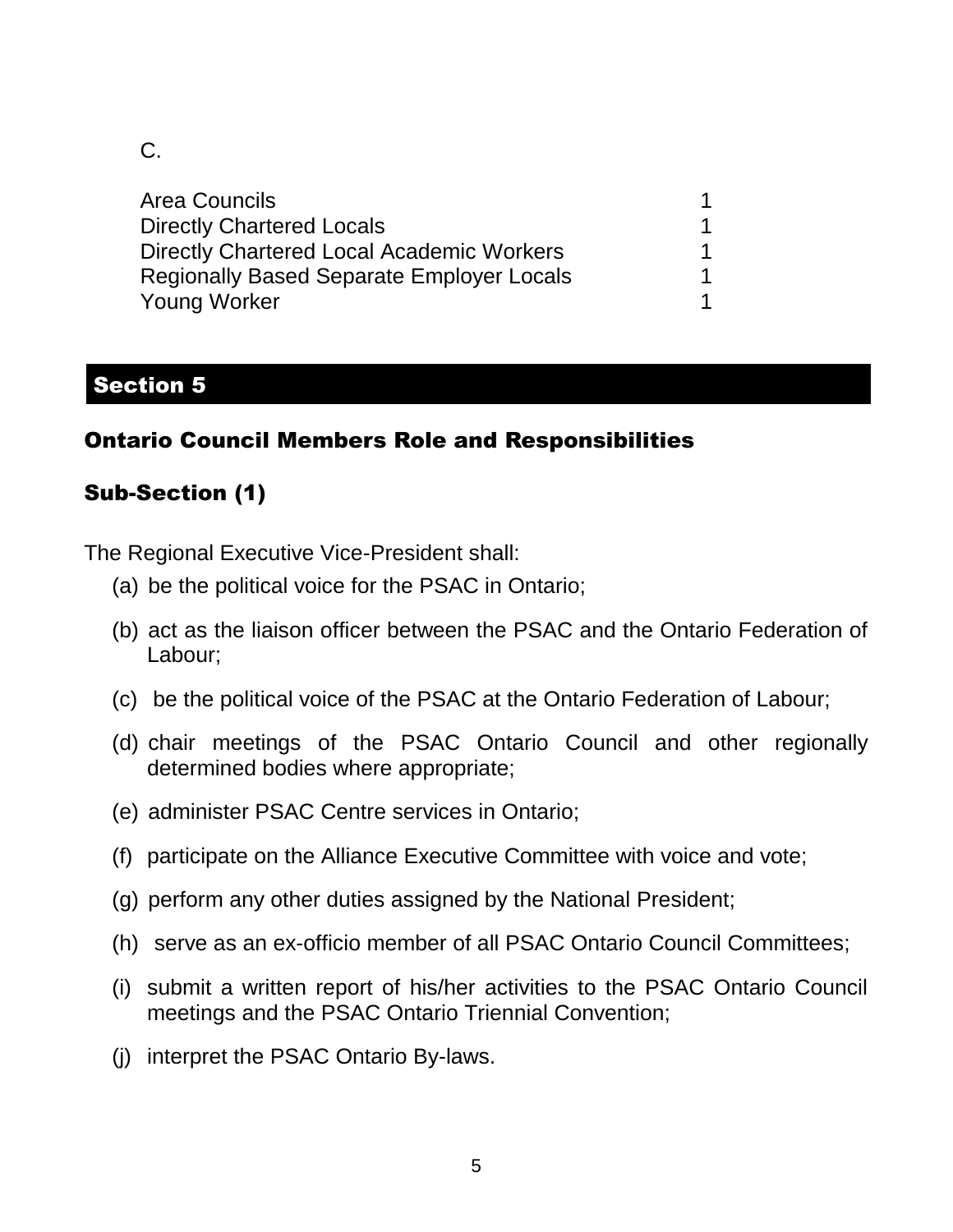## Sub-Section (2)

The Alternate Regional Executive Vice-President, shall:

- (a) perform the duties of the Regional Executive Vice-President in his/her absence;
- (b) attend meetings of the PSAC Ontario Council;
- (c) submit to each meeting of the PSAC Ontario Council a written, narrative and descriptive report of their activities and report to convention;
- (d) uphold and promote the mandate and objectives of the PSAC Ontario Council;
- (e) perform other duties and responsibilities as determined by the PSAC Ontario Council and/or the Regional Executive Vice-President.

## Sub-Section (3)

The representatives from the geographic areas shall:

- (a) communicate with the locals/branches and Area Councils in their geographic area;
- (b) attend meetings of the PSAC Ontario Council and shall be the spokesperson for members in the geographic area under their jurisdiction;
- (c) submit to each meeting of the PSAC Ontario Council a written, narrative and descriptive report of their activities and those of the locals, branches and accredited committees in the geographic areas under their jurisdiction and report to convention;
- (d) uphold and promote the mandate and objectives of the PSAC Ontario Council;
- (e) perform other duties and responsibilities as determined by the PSAC Ontario Council and/or the Regional Executive Vice-President.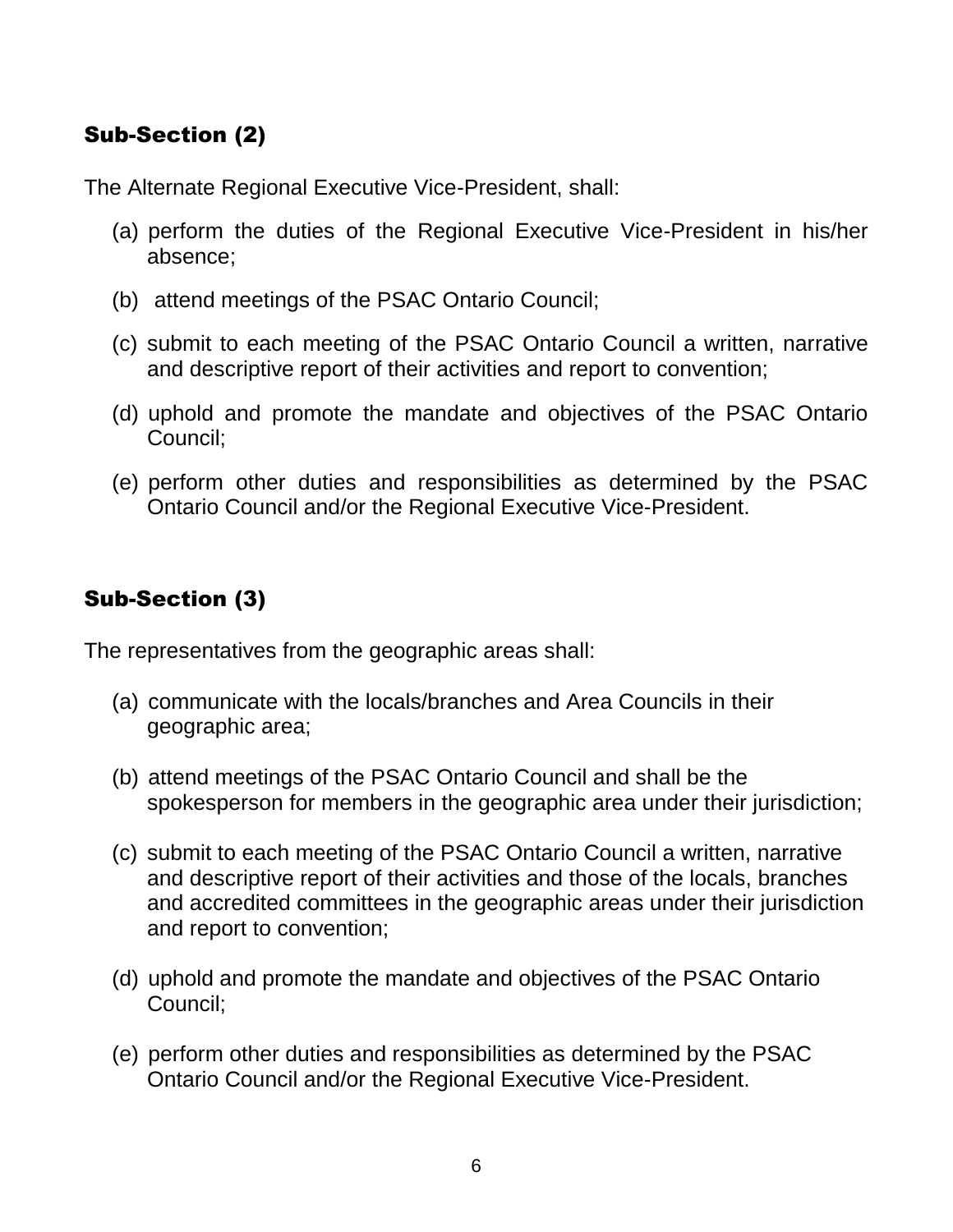## Sub-Section (4)

The representative of Regional Women's Committees shall:

- (a) communicate with the PSAC Ontario Regional Women's Committees;
- (b) attend meetings of the PSAC Ontario Council and shall be the spokesperson for the PSAC Ontario Regional Women's Committees;
- (c) submit to each meeting of the PSAC Ontario Council a written, narrative and descriptive report of her activities and those of the PSAC Ontario Regional Women's Committees and report to convention;
- (d) uphold and promote the mandate and objectives of the PSAC Ontario Council;
- (e) perform other duties and responsibilities as determined by the PSAC Ontario Council and/or the Regional Executive Vice-President.

## Sub-Section (5)

The representative of each of the equity seeking groups shall:

- (a) promote the establishment of and communicate with the PSAC Ontario Equity seeking group Committees from their constituency;
- (b) attend meetings of the PSAC Ontario Council and shall be the spokesperson for the PSAC Ontario equity seeking group members from their constituency;
- (c) submit to each meeting of the PSAC Ontario Council a written, narrative and descriptive report of his/her activities and those of the PSAC Ontario Equity seeking group Committees from their constituency and report to convention;
- (d) uphold and promote the mandate and objectives of the PSAC Ontario Council;
- (e) perform other duties and responsibilities as determined by the PSAC Ontario Council and/or the Regional Executive Vice-President.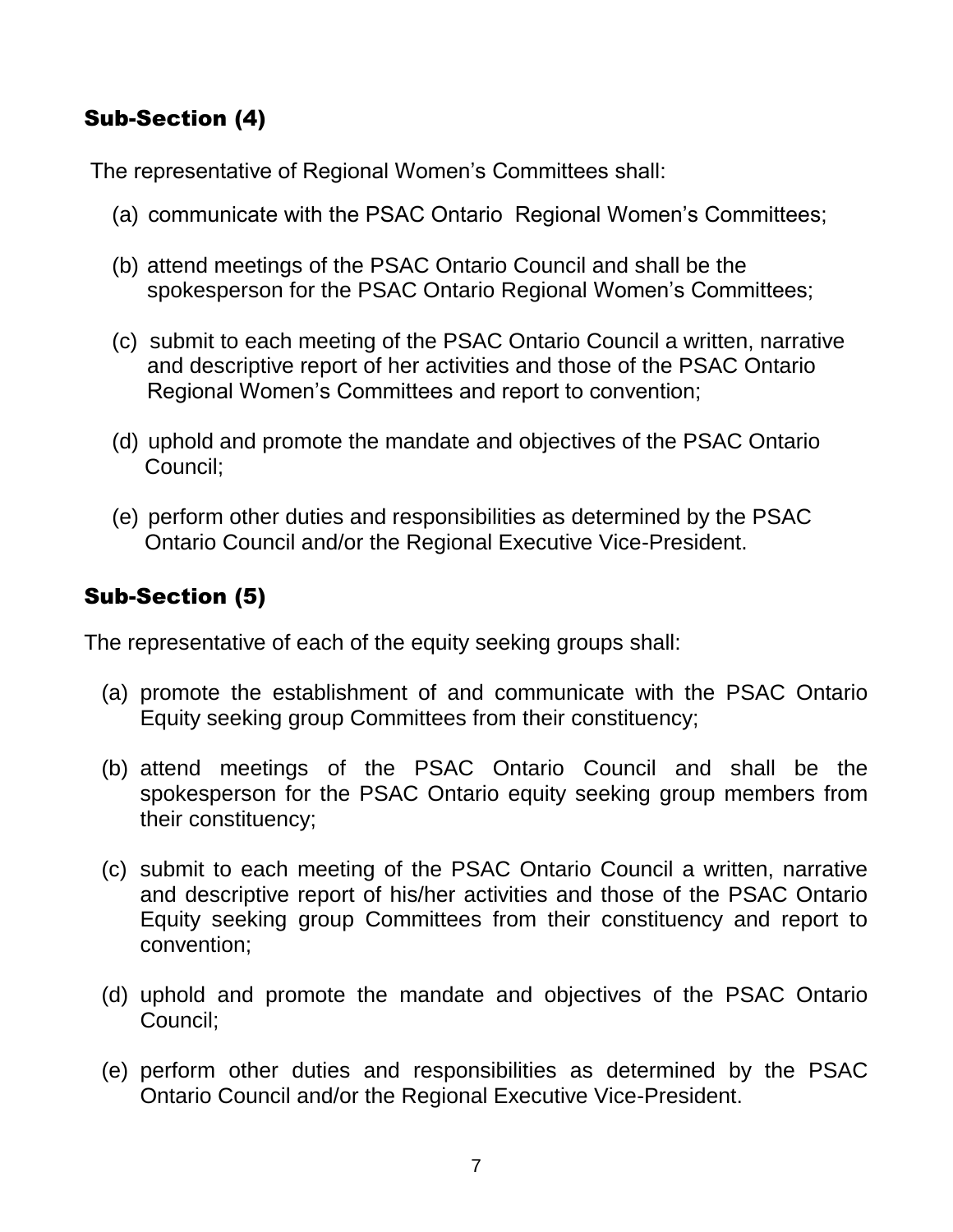## Sub-Section (6)

The representative of Area Councils shall:

- (a) communicate with the PSAC Ontario Area Councils;
- (b) attend meetings of the PSAC Ontario Council and shall be the spokesperson for the PSAC Ontario Area Councils;
- (c) submit to each meeting of the PSAC Ontario Council a written, narrative and descriptive report of his/her activities and those of the PSAC Ontario Area Councils and report to convention;
- (d) uphold and promote the mandate and objectives of the PSAC Ontario Council;
- (e) perform other duties and responsibilities as determined by the PSAC Ontario Council and/or the Regional Executive Vice-President.

## Sub-Section (7)

The representative of the Directly Chartered Locals shall:

- (a) communicate with the PSAC Ontario Directly Chartered Locals;
- (b) attend meetings of the PSAC Ontario Council and shall be the spokesperson for the PSAC Ontario Directly Chartered Locals;
- (c) submit to each meeting of the PSAC Ontario Council a written narrative and descriptive report of his/her activities and those of the PSAC Ontario Directly Chartered Locals and report to convention;
- (d) uphold and promote the mandate and objectives of the PSAC Ontario Council;
- (e) perform other duties and responsibilities as determined by the PSAC Ontario Council and/or the Regional Executive Vice-President.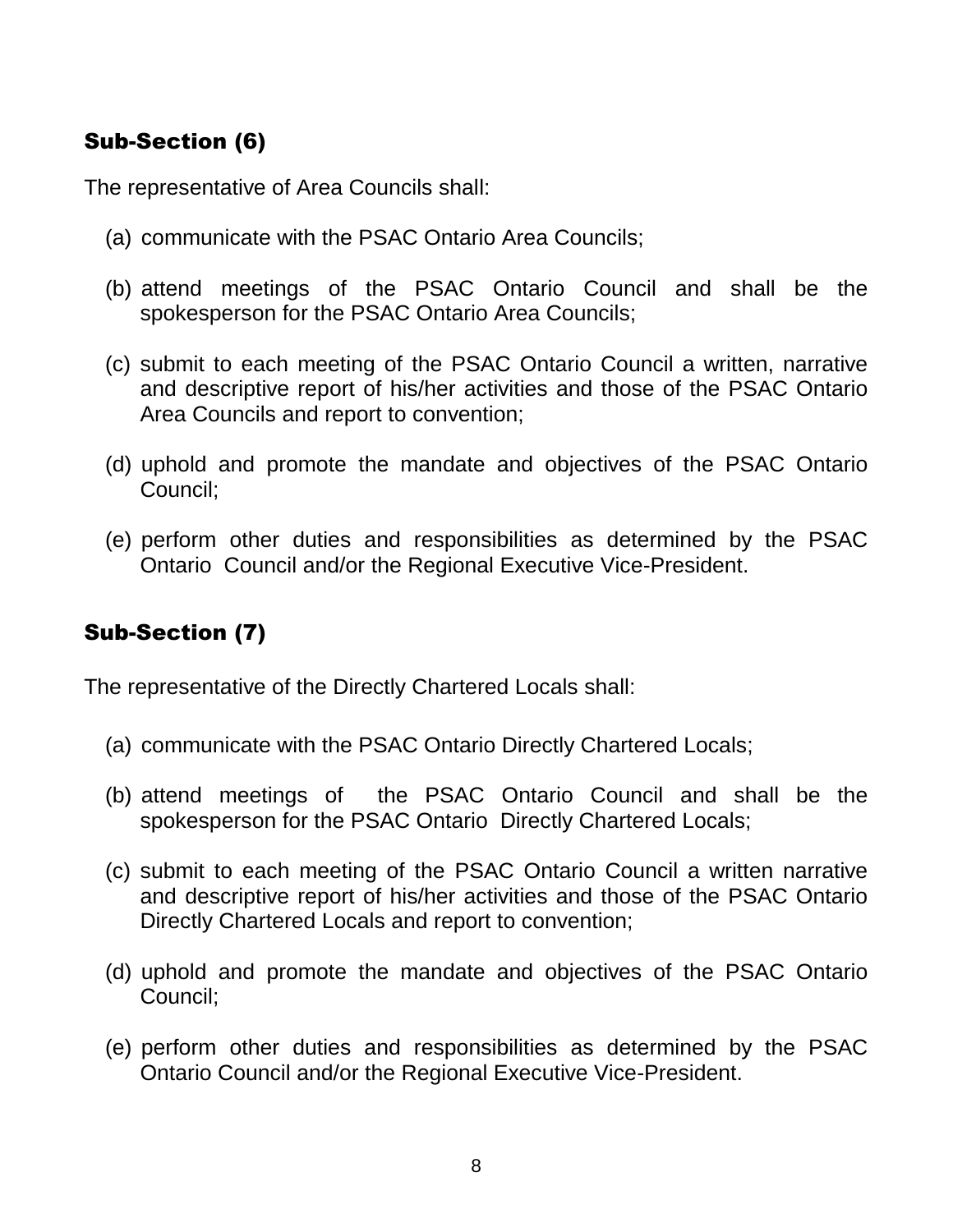## Sub-Section (8)

The representative of the Directly Chartered Local Academic Workers shall:

- (a) communicate with the PSAC Ontario Directly Chartered Local Academic Workers;
- (b) attend meetings of the PSAC Ontario Council and shall be the spokesperson for the PSAC Ontario Directly Chartered Local Academic Workers;
- (c) submit to each meeting of the PSAC Ontario Council a written narrative and descriptive report of his/her activities and those of the PSAC Ontario Directly Chartered Local Academic Workers and report to convention;
- (d) uphold and promote the mandate and objectives of the PSAC Ontario Council;
- (e) perform other duties and responsibilities as determined by the PSAC Ontario Council and/or the Regional Executive Vice-President.

## Sub-Section (9)

The representative of Regionally Based Separate Employer Locals shall:

- (a) communicate with the PSAC Ontario Regionally Based Separate Employer Locals;
- (b) attend meetings of the PSAC Ontario Council and shall be the spokesperson for the PSAC Ontario Regionally Based Separate Employer Locals;
- (c) submit to each meeting of the PSAC Ontario Council a written, narrative and descriptive report of his/her activities and those of the PSAC Ontario Regionally Based Separate Employer Locals and report to convention;
- (d) uphold and promote the mandate and objectives of the PSAC Ontario Council;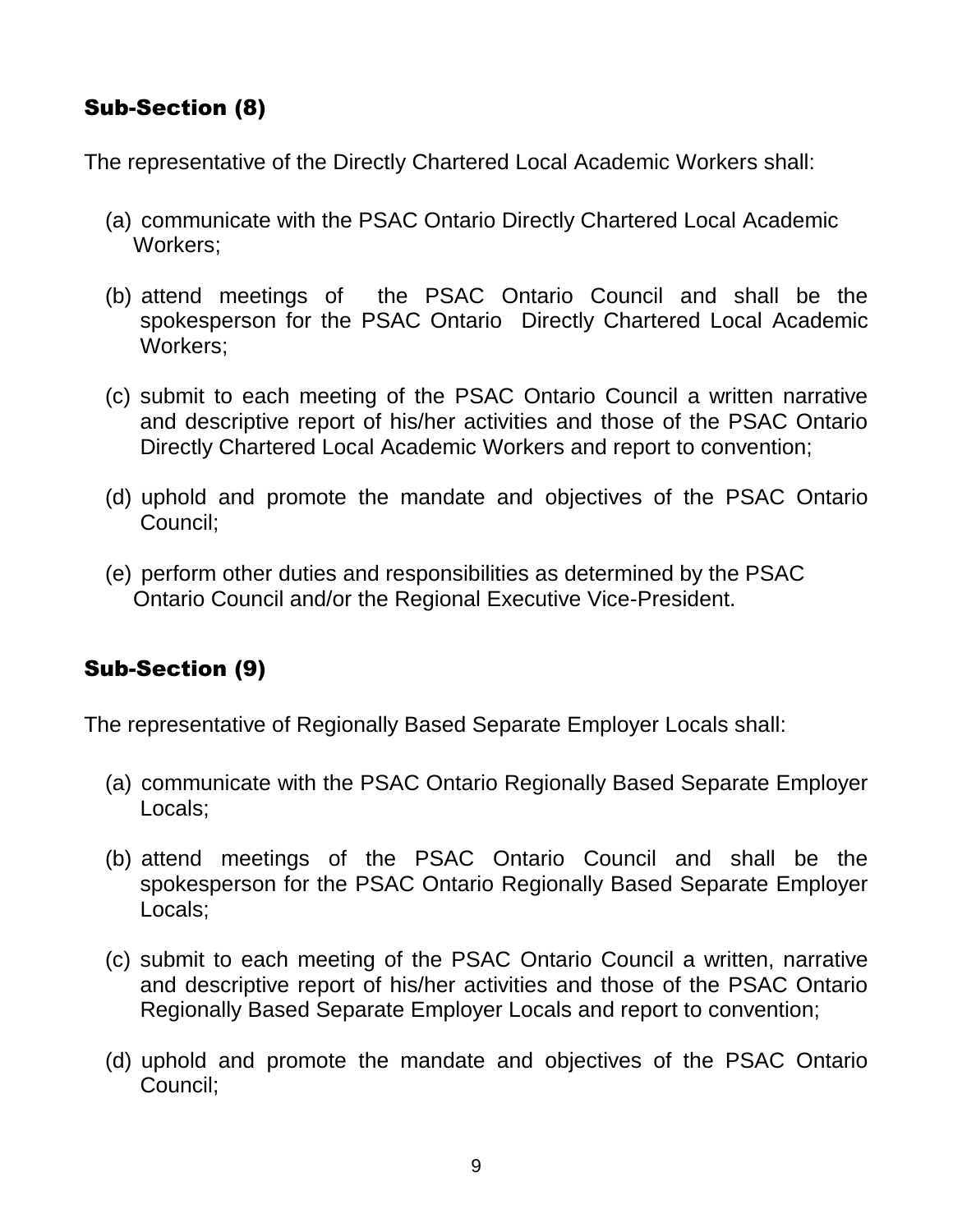(e) perform other duties and responsibilities as determined by the PSAC Ontario Council and/or the Regional Executive Vice-President.

## Sub-Section (10)

The representative of Young Worker shall:

- (a) communicate with the PSAC Ontario Young Worker members;
- (b) attend meetings of the PSAC Ontario Council and shall be the spokesperson for the PSAC Ontario Young Worker members ;
- (c) submit to each meeting of the PSAC Ontario Council a written, narrative and descriptive report of his/her activities and those of the PSAC Ontario Young Worker members and report to convention;
- (d) uphold and promote the mandate and objectives of the PSAC Ontario Council;
- (e) perform other duties and responsibilities as determined by the PSAC Ontario Council and/or the Regional Executive Vice-President.

## Section 6

#### Ontario Council Meetings

- (a) The PSAC Ontario Council shall meet at least twice a year, or upon the request of two-thirds of its members, conduct a special meeting.
- (b) The PSAC Ontario Council shall establish committees as required.
- (c) In the year of the PSAC Ontario Triennial Convention, the PSAC Ontario Council shall hold one of its meetings immediately prior to the Convention and shall remain in session throughout the convention.
- (d) Additional meetings shall take place through teleconferencing, other available technology and various cost effective initiatives.
- (e) For decision-making purposes, a quorum shall consist of the Regional Executive Vice-President or his/her Alternate and a simple majority of PSAC Ontario Council Members.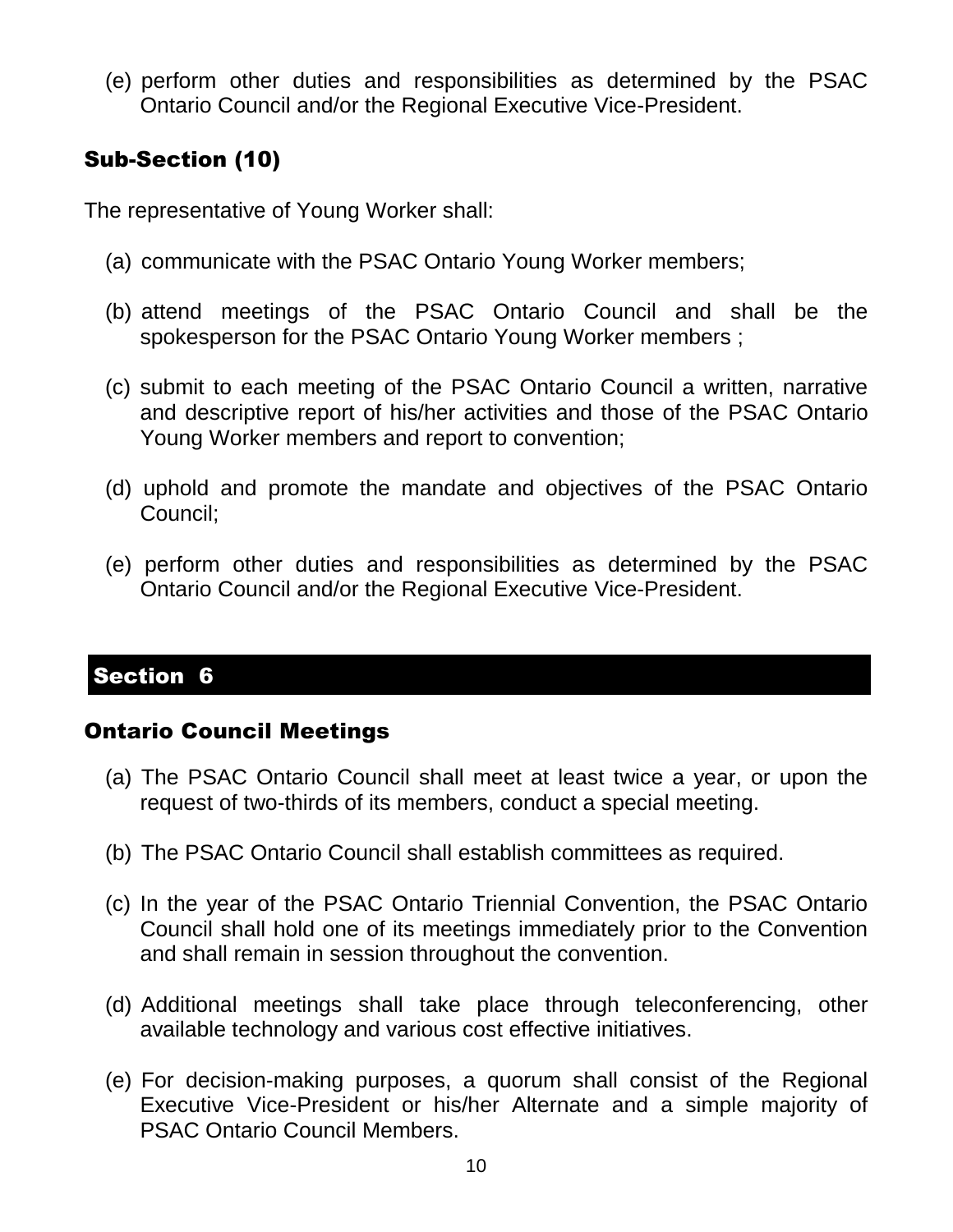#### PSAC Ontario Triennial Conventions

#### Sub-Section (1)

- (a) The PSAC Ontario Council shall hold its Triennial Convention not more than fourteen (14) months and not less than nine (9) months prior to the PSAC Triennial National Convention.
- (b) The PSAC Ontario Council shall, at the written request of two-thirds (2/3) of its members or upon written request of 2/3 of the voting delegates of the previous convention, call a Special Convention.
- (c) The PSAC Ontario Council shall issue a call to convention to all appropriate bodies, not less than four (4) months prior to the date of the PSAC Ontario Triennial Convention. Such convention call shall include the final date for receipt of resolutions from the appropriate bodies.
- (d) The PSAC Ontario Council shall be responsible for the production and distribution of the PSAC Ontario Triennial Convention proceedings to all convention delegates, locals/branches, Regional Women's Committees, Equity seeking group Committees, Young Worker Committees and Area Councils, within six months of convention.

#### Sub-Section (2)

The PSAC Ontario Triennial Convention shall be chaired by the Ontario Regional Executive Vice-President or in his/her absence, their alternate.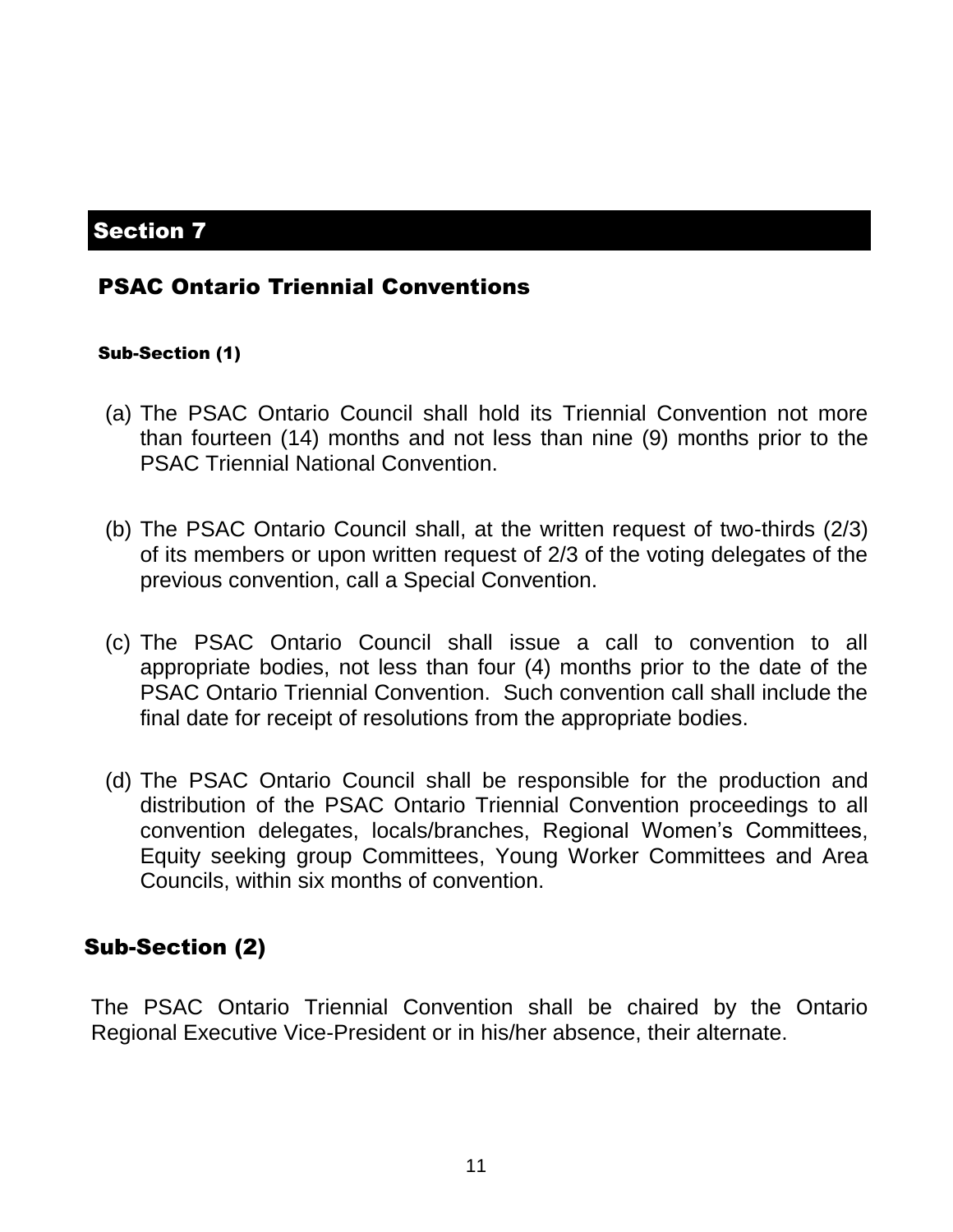## Sub-Section (3)

The PSAC Ontario Triennial Convention shall:

- (a) adopt rules of procedure governing the processing of all matters before the PSAC Ontario Triennial Convention;
- (b) refer to the appropriate Convention Committee and deal with all resolutions and matters submitted to it through the Ontario Regional Executive Vice-President by the PSAC Ontario Council, Locals/Branches, Regional Women's Committees, Area Councils, and recognized PSAC Equity seeking group Committees in good standing;
- (c) elect the representatives of the PSAC Ontario Council, in accordance with Section 4; Section 9; and Section 10, Sub-Section 1 of these By-laws;
- (d) establish the budgetary provisions of the ensuing period including the dues to be paid by each affiliated local, branch or committee;
- (e) deal with any other administrative matters placed before it by the delegates, in the manner prescribed by the procedural rules adopted by the Convention for the orderly conduct of its business.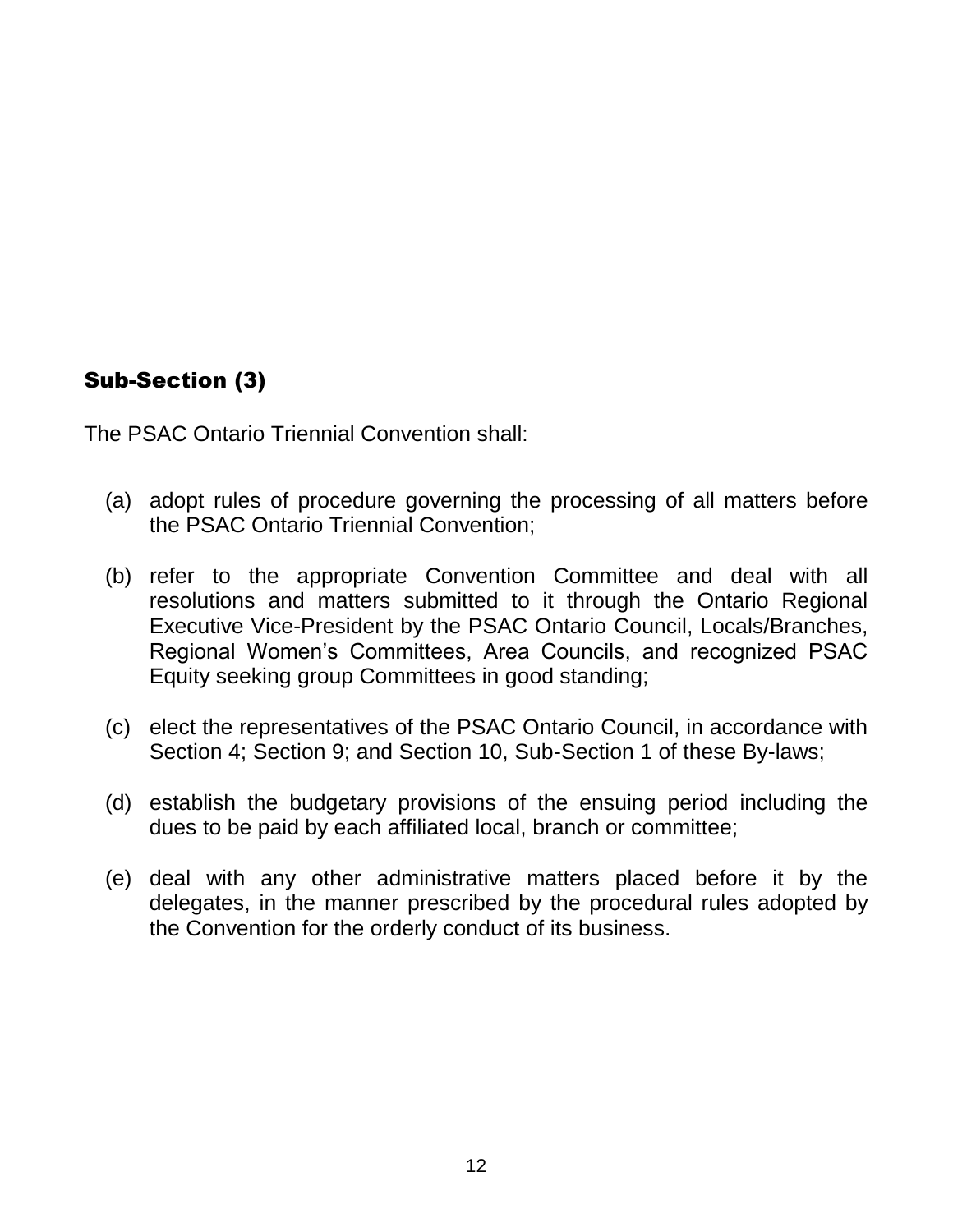## Representation and Voting at PSAC Ontario Triennial Conventions

## Sub-Section (1)

Each Local/Branch shall be entitled to one delegate for each 200 members or part thereof, and to one additional delegate for each additional 200 members, or part thereof. Sending bodies shall provide a copy of the monthly PSAC membership report confirming their membership numbers in any of the twelve months preceding the call-out to the PSAC Ontario Triennial Convention in order to determine their delegate entitlement.

## Sub-Section (2)

- (a) The PSAC Ontario Council members shall be delegates to PSAC Ontario Triennial Conventions.
- (b) A PSAC member who holds a PSAC national elected office, a Component President, Component National Vice President and/or Regional Vice-President who is a member of the PSAC Ontario caucus shall be entitled to attend PSAC Ontario Triennial Conventions as a delegate.
- (c) A PSAC member who is elected to the National Aboriginal Peoples Circle (NAPC) or elected as an equity representative to the PSAC Equal Opportunities Committee who is a member of the PSAC Ontario caucus shall be entitled to attend PSAC Ontario Triennial Conventions as a delegate.

#### Sub-Section (3)

Each accredited PSAC Ontario Regional Women's Committee will be entitled to one delegate to the PSAC Ontario Triennial Convention.

#### Sub-Section (4)

Each accredited PSAC Ontario Equity seeking group Committee will be entitled to one delegate to the PSAC Ontario Triennial Convention.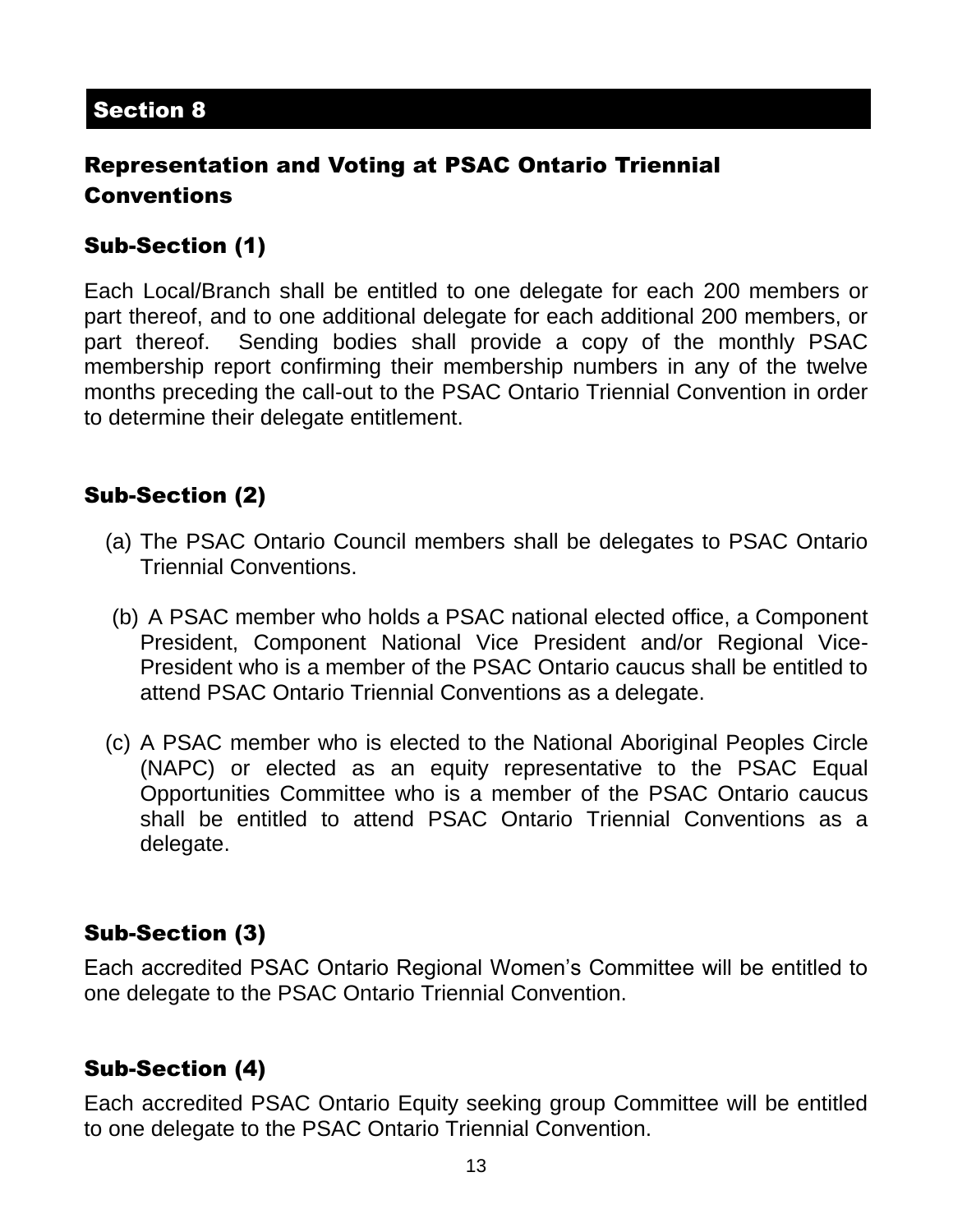## Sub-Section (5)

Each accredited PSAC Ontario Area Council will be entitled to one delegate to the PSAC Ontario Triennial Convention.

#### **Section 9**

#### Election of the REVP and the Alternate REVP:

#### Sub-Section (1)

The PSAC Ontario Triennial Convention shall elect the Regional Executive Vice-President, Ontario and the Alternate, Regional Executive Vice President Ontario.

## Sub-Section (2) - Eligibility of Nominees for Office - REVP and Alternate REVP

- (a) All nominees for the office of REVP, Ontario and Alternate REVP Ontario shall be members in good standing of the PSAC.
- (b) A nominee for the office of the Regional Executive Vice-President, Ontario or the Alternate Regional Executive Vice-President, Ontario shall work or reside in the PSAC Ontario Region.
- (c) Nominees for the office of the Regional Executive Vice-President, Ontario shall be prepared to live in a location as determined by the Alliance Executive Committee.

#### Sub-Section (3) - Nomination of REVP and Alternate REVP

(a) At each PSAC Ontario Triennial Convention, a Nominations Committee of at least three (3) persons shall be appointed by the Regional Council from among those present, *other than staff*.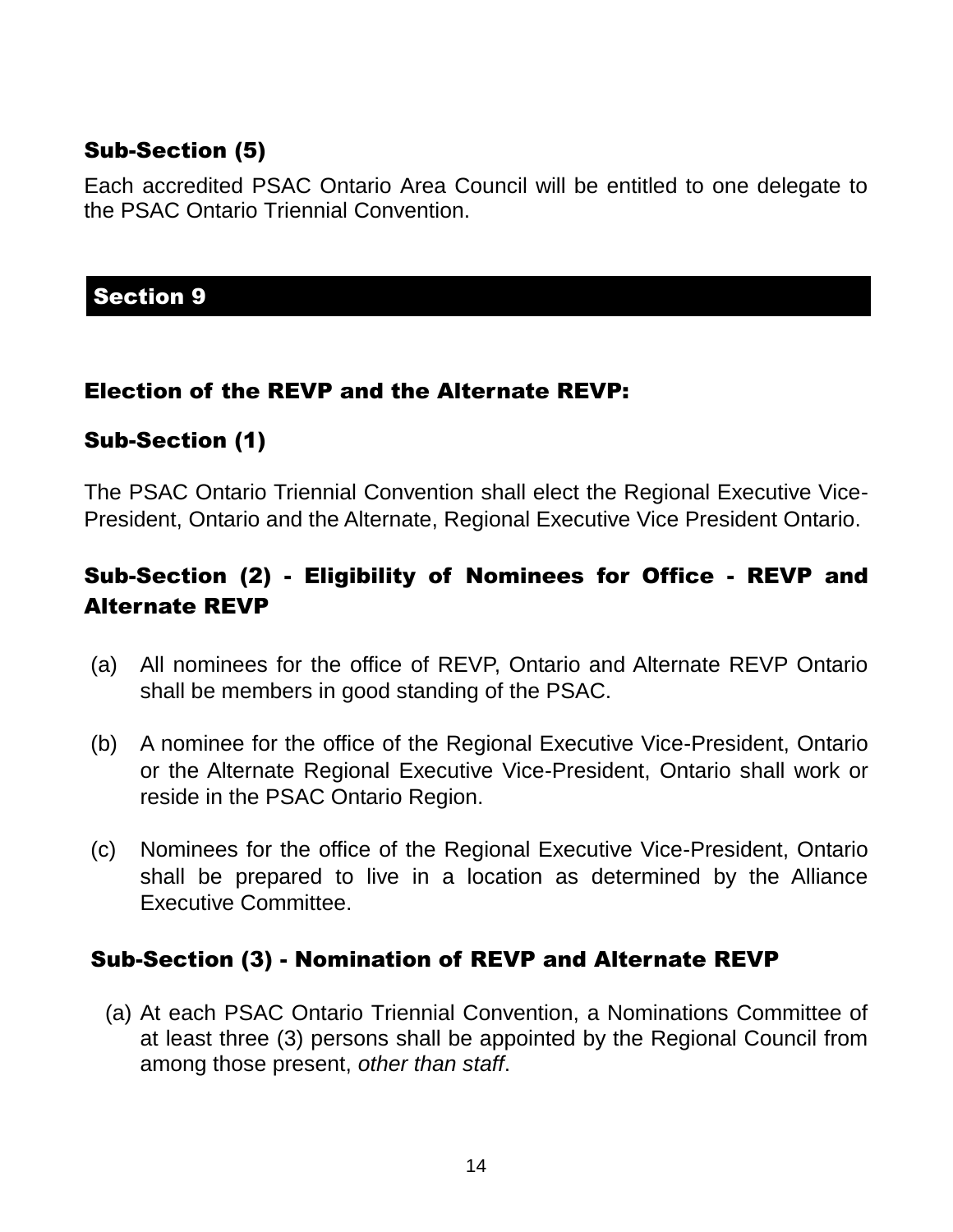- (b) The duties of the Nominations Committee shall be to:
	- (i) receive nominations for the offices of REVP and Alternate REVP;
	- (ii) verify the eligibility of nominees for office;
	- (iii) ascertain the willingness of nominees to accept and perform the duties of the office to which they may be elected; and
	- (iv) report to the PSAC Ontario Triennial Convention the names of all such nominees.
- (c) Nominations for the office of REVP and Alternate REVP filed with the Nominations Committee shall be in writing, signed by a nominator and a seconder, each of whom shall be an accredited delegate.
- (d) Submission of Nominations:
	- (i) Nominees who are not present at the PSAC Ontario Triennial Convention must submit a nomination form to the PSAC Regional Staff Coordinator prior to the start of the PSAC Ontario Triennial Convention.
	- (ii) Nominees who are present at the PSAC Ontario Triennial Convention can submit a nomination form to the Regional Staff Coordinator prior to the start of the PSAC Ontario Triennial Convention, to the Nominations Committee during the Convention, or be nominated from the floor of the PSAC Ontario Triennial Convention. The Regional Staff Coordinator will provide the nomination forms received prior to the commencement of Convention to the Chair of the Nominations Committee as soon as the Nominations Committee has been ratified by Convention.
- (e) The Chairperson of the Nominations Committee shall be appointed by the PSAC Ontario Regional Council. Either the Chairperson of the Nomination Committee, or a member or former member of the AEC, shall conduct the election of the REVP and the Alternate REVP. The Election Chairperson shall have the power to appoint scrutineers and assistants as deemed necessary to conduct the elections in an orderly manner, subject to the limitations of sub-section 3 (a) above.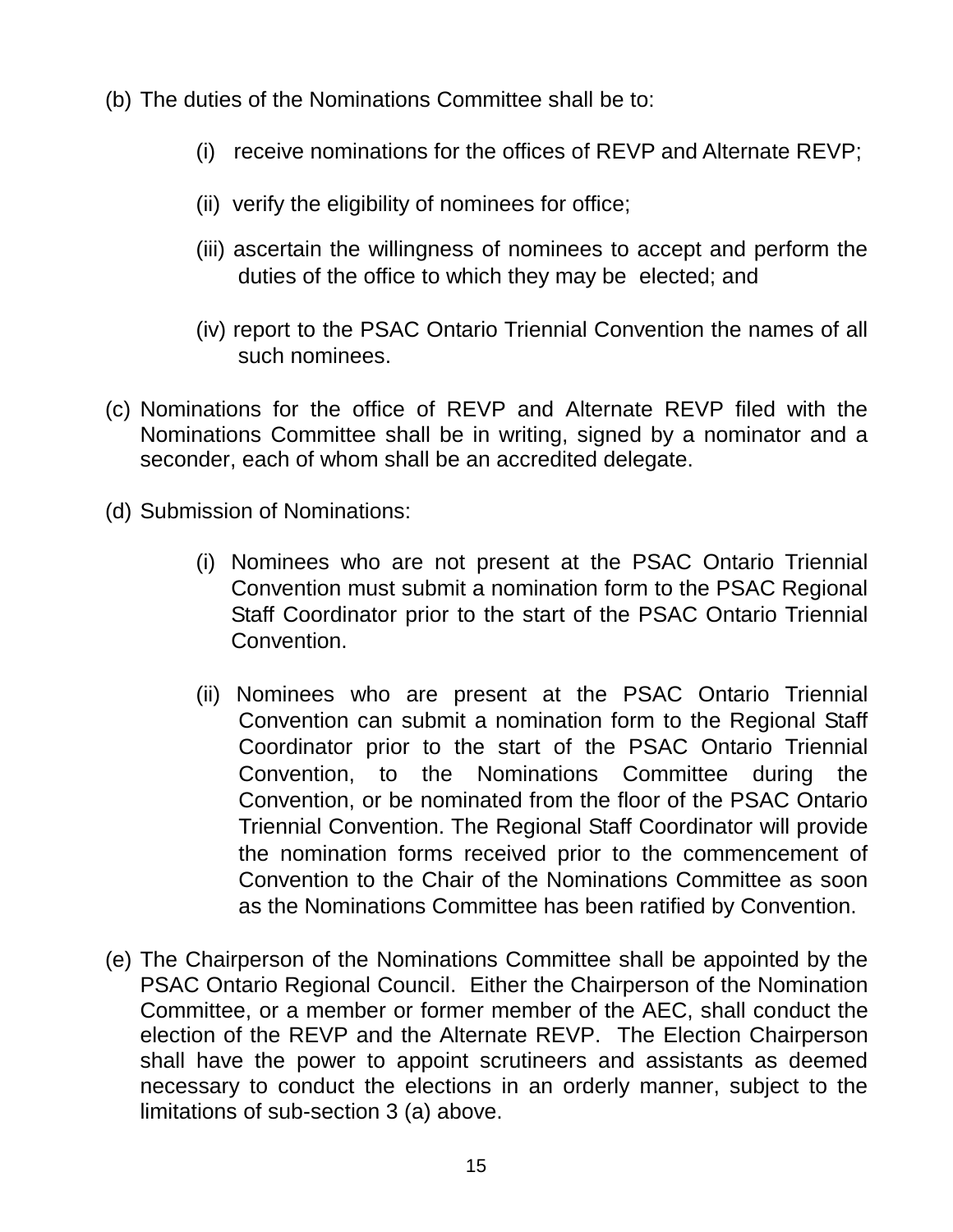## Sub-Section (4) - Election of REVP and Alternate REVP

- (a) The election of the Regional Executive Vice-President, Ontario and the Alternate Regional Executive Vice-President, Ontario shall be conducted in turn. Each office shall be called in turn and completed before the next office is called.
- (b) As the election for the office of REVP and Alternate REVP is called, the Nominee, Nominator or Seconder of each nominee, whether filed previously with the Nominations Committee or nominated from the floor, may speak to the PSAC Ontario Triennial Convention for not more than three (3) minutes on behalf of that nominee.
- (c) The election to the office of REVP and Alternate REVP shall be by secret ballot. A blank ballot paper shall be distributed to all voting delegates, for each office in turn as it is called. Each voting delegate shall write on the ballot paper the name of his/her choice for the office called, from among the nominees for the office.
- (d) Election to the office of REVP and Alternate REVP shall be declared only on receipt of a clear majority of the ballots cast with standings revealed to voting delegates after each ballot. In the event that more than (2) nominees stand for election to any one office, the election procedure shall be by way of elimination.
- (e) In the event of a tie vote, the Chairperson shall immediately take a second ballot without recess or adjournment. If this results in a second tie vote, the Chairperson shall call a short recess before taking the third ballot.
- (f) Upon completion of the election of the REVP and the Alternate REVP, the Nominations Committee will sign a declaration outlining the number of accedited delegates, the number of accredited delegates voting, the vote tally for each candidate, and the number of spoiled ballots for each ballot during the election of the REVP. The signed declaration will be forwarded to the PSAC National President and maintained on file.
- (g) The REVP and the Alternate REVP shall take office at the end of the PSAC Ontario Triennial Convention.
- (h) Members elected to the position of Regional Executive Vice-President shall not hold Component, Local or Branch Executive Officer positions, other than steward.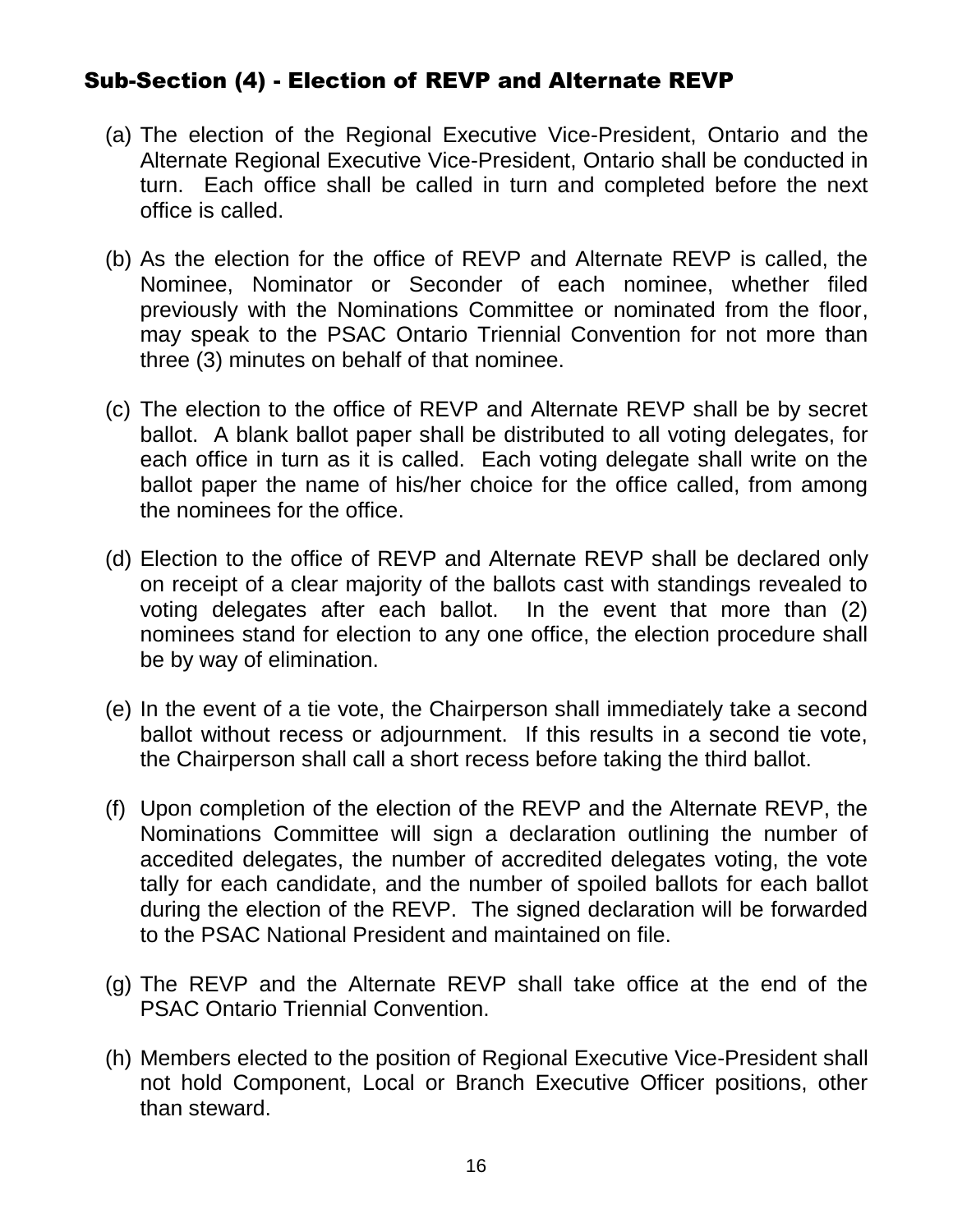## Sub-Section (5) - Vacancy in the Position of REVP and Alternate REVP

- (a) A vacancy in the position of REVP shall be filled by the Alternate REVP.
- (b) A vacancy in the position of Alternate REVP occurring six months or more prior to the PSAC Ontario Triennial Convention shall be filled in the following manner:
	- (i) Nominations shall be called by the Alliance Executive Committee from amongst all members in the PSAC Ontario Region.
	- (ii) The Alliance Executive Committee shall ensure that all nominees are members in good standing of the PSAC in the PSAC Ontario Region and that the nominator and seconder were delegates at the previous PSAC Ontario Triennial Convention.
	- (iii) The nominations process will be conducted within sixty (60) days from the date of notice of the vacancy in the position of Alternate REVP.
	- (iv) If there is more than one nominee for the office of Alternate REVP, and an election is necessary, it shall be conducted by the AEC from amongst those members in good standing who were voting delegates at the preceding PSAC Ontario Triennial Convention.

## Section 10

#### Election of Officers at the PSAC Ontario Triennial Convention

#### Sub-Section (1)

- (a) All nominees for elected office shall be members in good standing of PSAC Ontario.
- (b) The elected representatives of the PSAC Ontario Council and their alternates from the sub-regions shall be elected in caucus at the PSAC Ontario Triennial Convention by the delegates from the geographical areas they are to represent.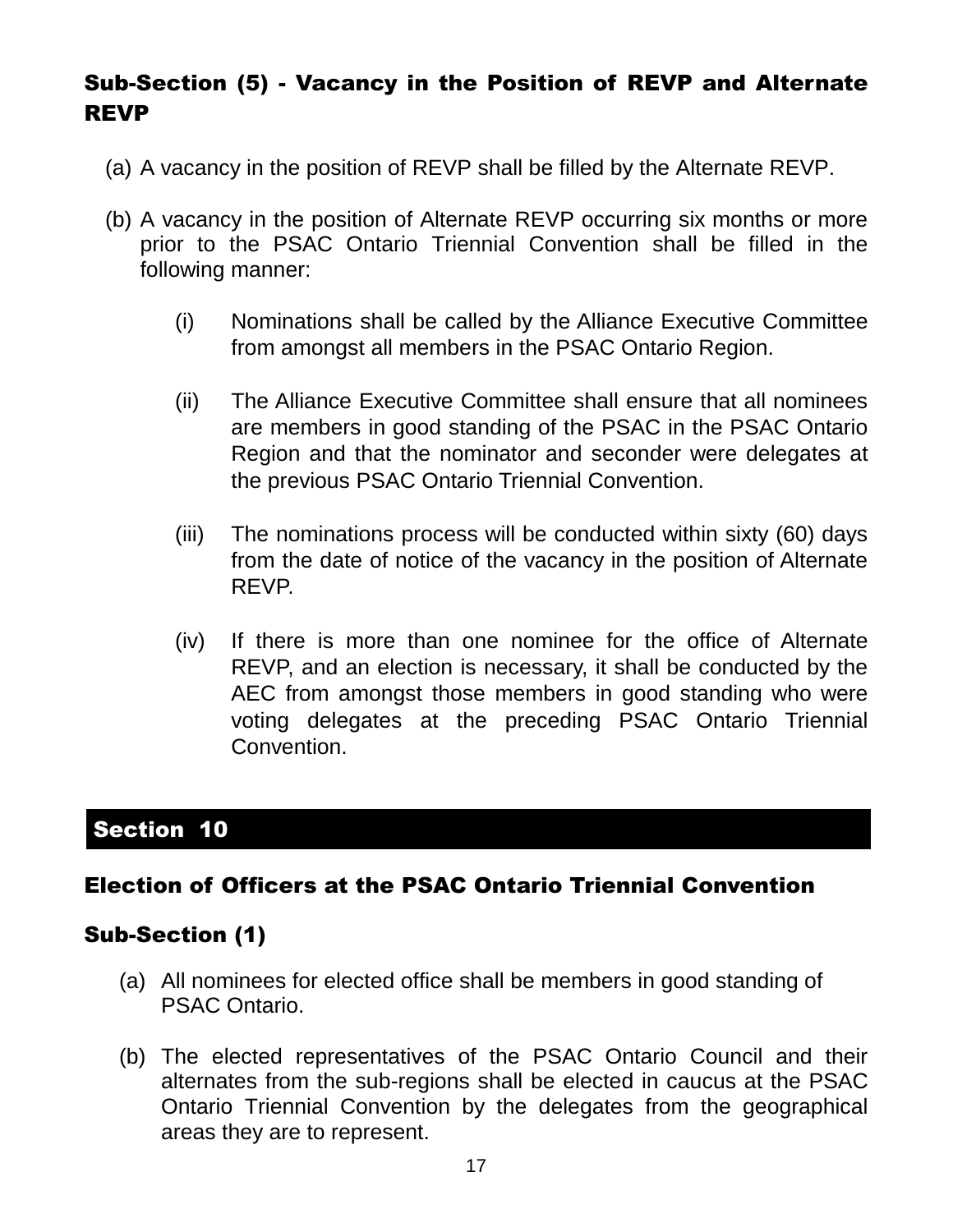In those sub-regions that have more than one elected representative, a second alternate shall be nominated and elected to fill any vacancy to the alternate position.

- (c) The representative of Regional Women's Committees and her alternate shall be elected at the PSAC Ontario Triennial Convention by the women delegates of that convention.
- (d) The representative of each of the equity seeking groups and his/her alternate shall be elected at the PSAC Ontario Triennial Convention by the self-identified delegates of each of the Equity seeking groups.
- (e) The representative of Area Councils and his/her alternate shall be elected at the PSAC Ontario Triennial Convention by the delegates whose locals are affiliated to duly accredited Area Councils in Ontario.
- (f) The representative of Directly Chartered Locals and his/her alternate shall be elected at the PSAC Ontario Triennial Convention by the delegates representing Directly Chartered Locals.
- (g) The representative of Directly Chartered Local Academic Workers and his/her alternate shall be elected at the PSAC Ontario Triennial Convention by the delegates representing Directly Chartered Locals
- (h) The representative of Regionally Based Separate Employer Locals and his/her alternate shall be elected at the PSAC Ontario Triennial Convention by the delegates representing Regionally Based Separate Employer Locals.
- (i) The representative of Young Worker and his/her alternate shall be elected at the PSAC Ontario Triennial Convention by the Young Worker delegates.

#### Sub-Section (2)

In the event that a position on the PSAC Ontario Council is not filled at Convention the Regional Executive Vice-President shall fill the vacancy and that of the alternate in accordance with the following procedures:

(i) nominations shall be called for from amongst all eligible Ontario Region PSAC members from the constituency group in question who are in good standing;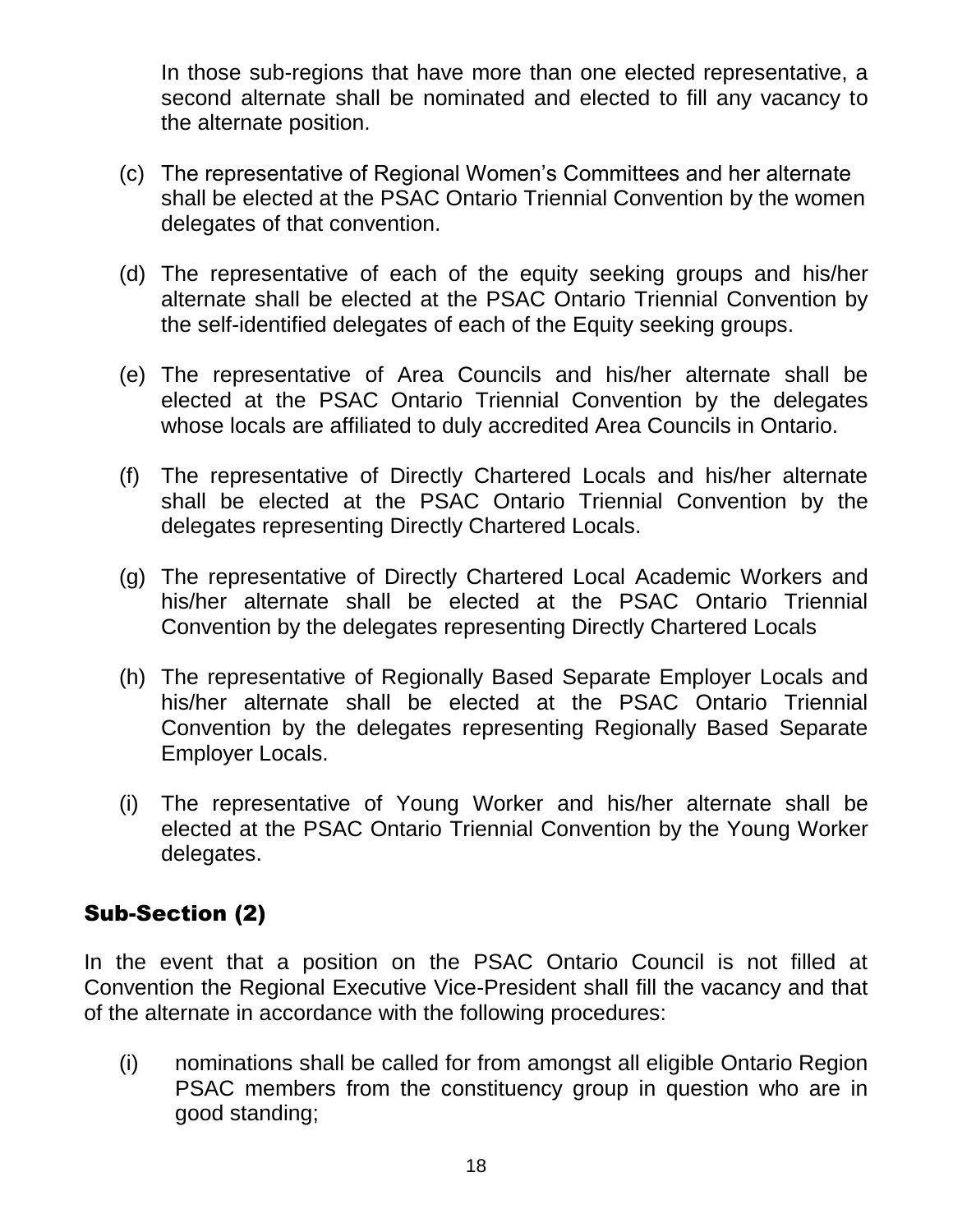- (ii) nominations shall be called for not more than sixty (60) days from the closing of convention;
- (iii) if an election is necessary, it shall be conducted by the Regional Executive Vice-President, in accordance with the procedures adopted by the PSAC Ontario Council, except that only those members from the constituency group in question who were eligible for delegate status as per section 8 of these By-laws will be entitled to vote.
- (iv) In the event that there were no delegates at Convention from the constituency group in question, then those members who could have been eligible for delegate status, as per Section 8 of these By-Laws, will be entitled to vote.

## Sub-Section (3)

- (a) In the event of a vacancy in an office of a PSAC Ontario Council Representative, the vacancy shall be filled with the alternate for that position.
- (b) With the exception of the alternate to the Regional Executive Vice-President, a vacancy in the position of an alternate occurring six (6) months or more prior to the next PSAC Ontario Triennial Convention shall be held in accordance with the following procedure:
	- (i) nominations shall be called for from amongst all eligible Ontario Region PSAC members from the constituency group in question who are in good standing;
	- (ii) a period of not more than sixty (60) days from the date of notice of the vacancy shall elapse and the Regional Executive Vice-President shall ensure that the nominees are members in good standing;
	- (iii) if an election is necessary, it shall be conducted by the Regional Executive Vice-President in accordance with the procedures adopted by the PSAC Ontario Council except that only those delegates that were entitled to vote for that position at the last Regional Convention and that are still in good standing shall be eligible to vote;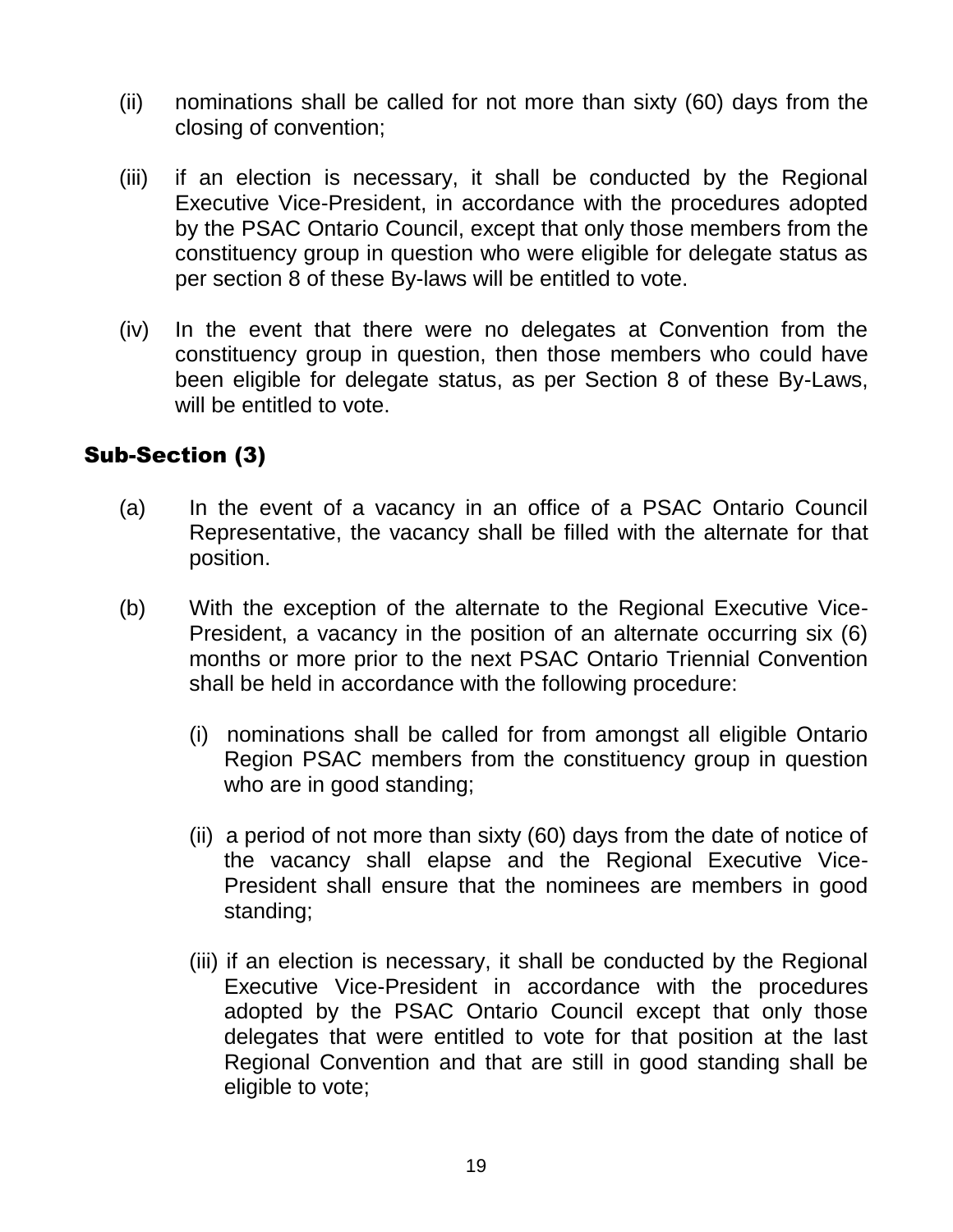## Finances and Collection of Affiliation Fees

## Sub-Section (1)

The PSAC Ontario Council shall be funded from the budget allocated by PSAC to Ontario and from any affiliation fees that are determined by PSAC Ontario Triennial Convention.

#### Sub-Section (2)

The fiscal year of the PSAC Ontario Council shall be from January 1 to December 31. A committee of three shall be elected by the Council to perform an annual review of Council finances and expenditures. Such review shall be audited by a Public Accountant**.** The report of the Review Committee with its recommendations shall be presented to the first meeting of the year of the PSAC Ontario Council. A financial report shall be produced at the PSAC Ontario Triennial Convention.

#### Section 12

#### **Discipline**

The PSAC Ontario Council shall have the authority, by a two-thirds majority vote at a regular or special meeting to remove any officer from their PSAC Ontario Council Office for contravening a provision of the PSAC Constitution and/or these By-laws.

The PSAC Ontario Council shall have the authority, by a two-thirds (2/3) majority vote at a regular or special meeting to recommend to the appropriate body to suspend the membership of any PSAC Ontario Council officer for contravening a provision of the PSAC Constitution and/or these By-laws.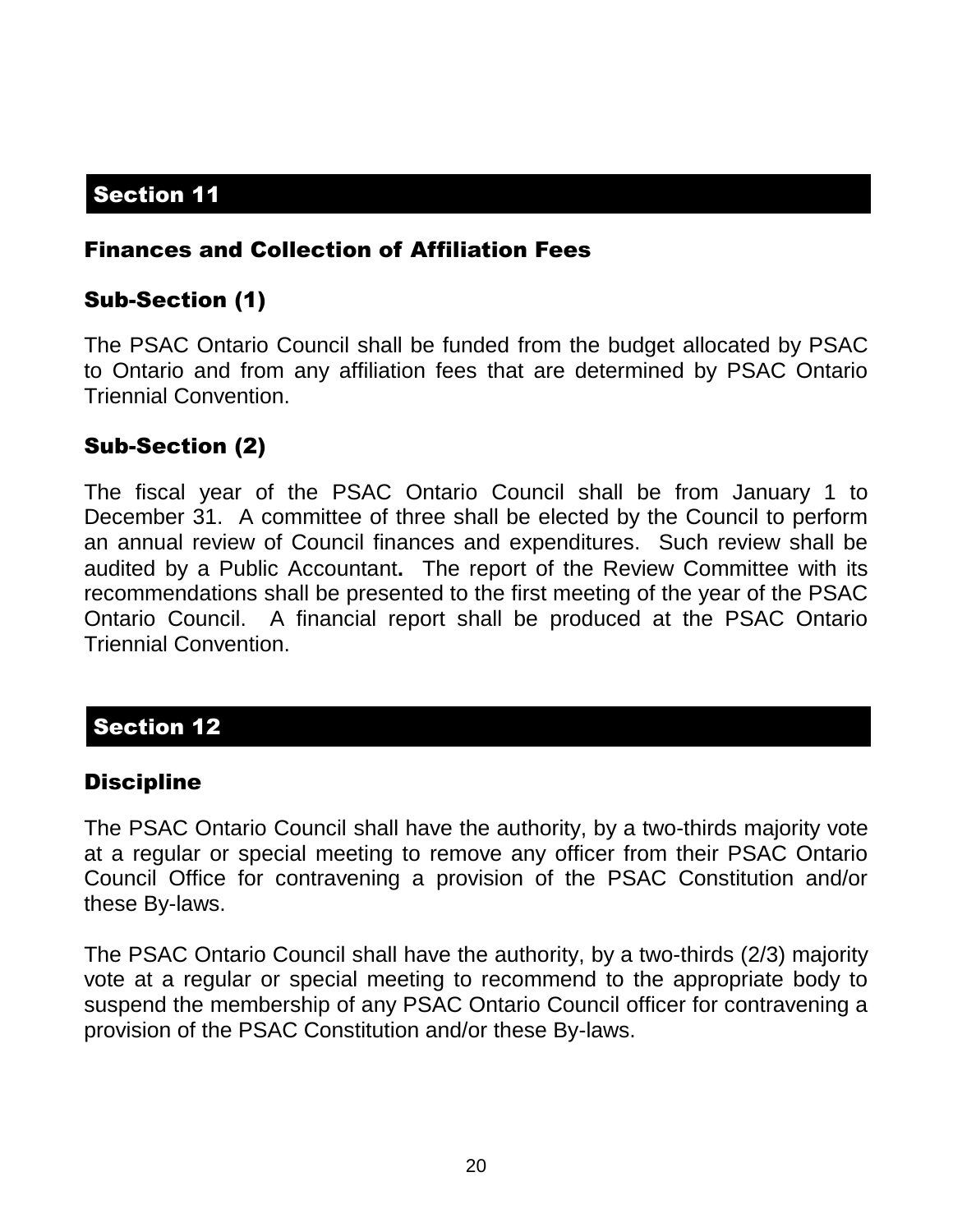#### Amendment of By-laws

Any amendment of, deletion from, or addition to these By-laws shall become effective by approval of two-thirds (2/3) of the delegates voting at a PSAC Ontario Triennial Convention.

Unless otherwise specified, any amendment of, deletion from, or addition to these By-laws shall become effective at the time of its adoption.

#### Section 14

#### Interpretation of Ontario Council By-laws

Only the PSAC Ontario Regional Executive Vice-President shall have the authority to interpret the present By-laws. His/her interpretation shall be conclusive unless reversed by the PSAC Ontario Triennial Convention.

#### Section 15

#### Oath of Office

"I …… having been elected an officer of the Public Service Alliance of Canada, Ontario, solemnly declare that for my term of office I shall abide by and uphold the Constitution and the PSAC Ontario By-laws, fulfill the duties of such office, will maintain and uphold the dignity of the Union and will always keep confidential all matters concerning the affairs of the Union that are brought to my attention."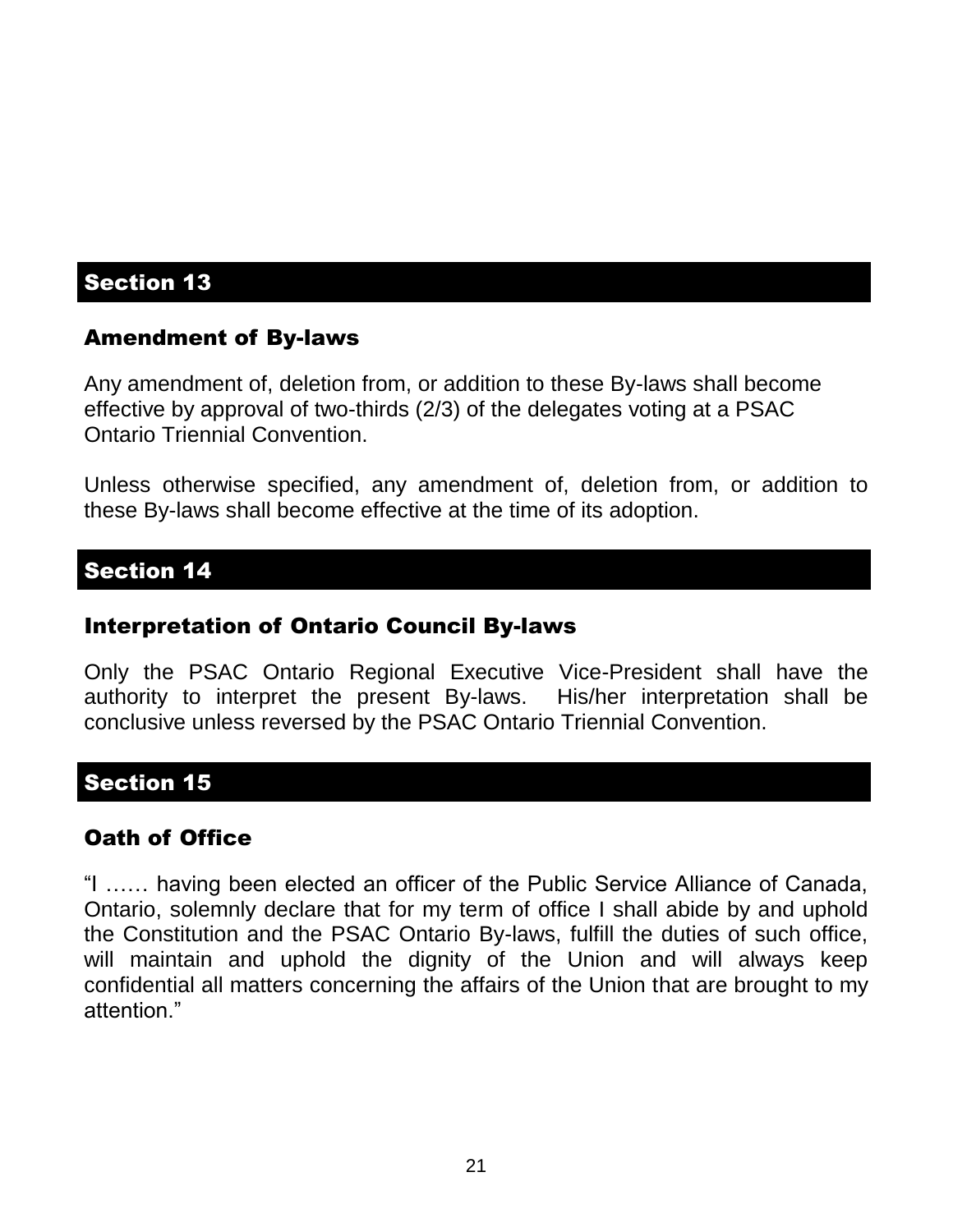#### **Glossary**

**Branches** - The name given to groupings of members who are in the Customs and Immigration Union (CIU) Component. "Branches" are similar to "Locals".

**Directly Chartered Locals** - "Directly Chartered Local means an organized group of members established by the Alliance Executive Committee in accordance with the PSAC Constitution and deriving its jurisdiction, authority and rights from Section 11 of the PSAC Constitution".

**Equity Group** - A group of members who self identify themselves as being representative of racially visible members, aboriginal members, members with disabilities, gay, lesbian, bi-sexual and transgendered members.

**PSAC Ontario** - The region includes all of Ontario with the exception of the National Capital Region (NCR).

**PSAC Ontario Office Area** - the area serviced by the regional office in question.

- **Region 1: Northwestern Ontario** (*that area generally* serviced by the Thunder Bay Regional Office), would encompass Kenora, Thunder Bay, Fort Frances, Geraldton, Marathon, Dryden, Sioux Lookout, Pukaskwa NationalPark, Big Trout Lake, Pigeon River Crossing.
- **Region 2: Northeastern Ontario** (that area *generally* serviced by the Sudbury Regional Office), would encompass Sault Ste Marie, Elliot Lake, Hearst, Kapuskasing, Espanola, Sudbury, Sturgeon Falls, North Bay, New Liskeard, Kirkland Lake, Timmins, Moosonee and Moose Factory.
- **Region 3: Eastern Ontario** (that area *generally* serviced by the Kingston Regional Office) would encompass Cornwall, Prescott, Smith Falls, Perth, Brockville, Kingston, Belleville, Trenton, Cobourg, Lindsay, Renfrew, Arnprior, Carlton Place, Peterborough, Port Hope, Petawawa,Pembroke.